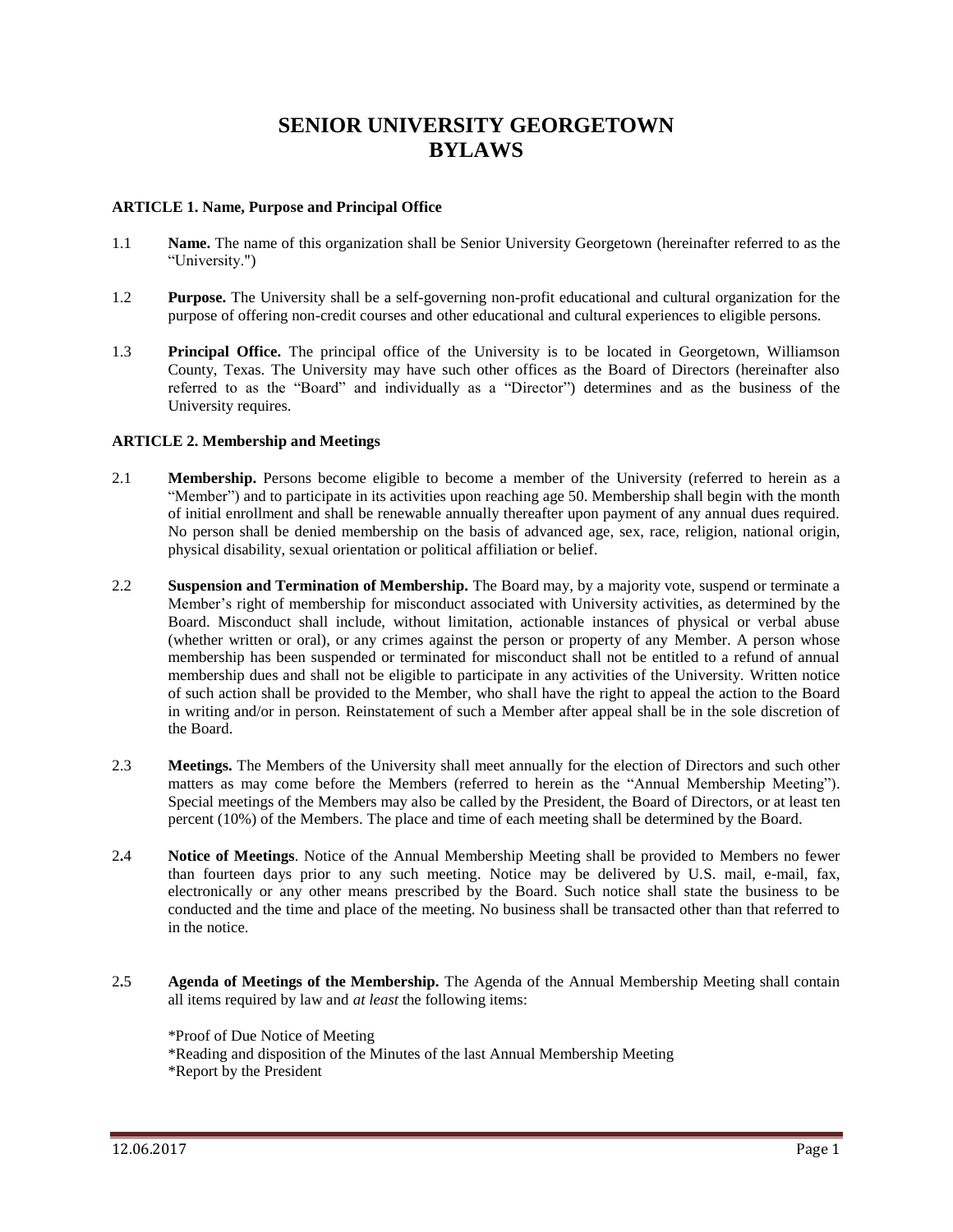\*Presentation of a written Report by the Treasurer or his/her designee regarding the financial status of the University

\*Election of Individuals to fill Board Vacancies and Approval of the new Board of Directors \*Adjournment

The Agenda of each Special Meeting of the Membership shall contain all items required by law and *at least* the following items:

\*Proof of Due Notice of Meeting \*Reading and disposition of the Minutes of any Special Meetings occurring after the last Annual Membership Meeting \*Report by the President regarding the purpose of the meeting \*The specific business to be conducted at the meeting \*Adjournment

- 2.6 **Quorum.** The Members present at a meeting of the University shall constitute a quorum.
- 2**.**7 **Conduct of Membership Meetings**. The President will preside over all meetings of the University and the Secretary shall keep the minutes of each meeting and record in the official records of the University all such minutes and copies of any resolutions adopted.
- 2.8 **Robert's Rules of Order.** *Robert's Rules of Order Newly Revised* shall govern all meetings of the University and the Board of Directors.
- 2.9 **Voting.** Each Member shall be entitled to one vote upon each matter submitted to a vote at any meeting of Members. Questions shall be decided by a vote of a majority of the Members voting thereon. Voting by proxy is not permitted.

#### **ARTICLE 3. Board of Directors**

- 3.1 **Governance.** The Board of Directors shall be elected at the Annual Membership Meeting by the Members present. The affairs of the University shall be managed by the Board which shall adopt all policies and procedures it deems appropriate. The Board, at its discretion, may hire paid staff and make other arrangements to conduct any portion of the day-to-day business of the University as the Board may see fit, including the hiring of employees, engaging independent contractors, and assigning volunteers.
- 3.2 **Number and Qualification of Directors.** The Board shall consist of not less than nine (9) and no more than fifteen (15) directors (referred to herein as "Directors"), each of whom must be an active Member of the University in good standing. Nominations for Director shall be made by the Nominating Committee, and nominations may also be made by a petition signed by twenty-five Members and submitted to the President no fewer than twenty-eight days prior to the Annual Membership Meeting.
- 3**.**3 **Terms of Directors.** Directors shall be elected for staggered three-year terms except that in order to fill unexpired terms and maintain balance among the three classes, the Nominating Committee may nominate candidates for one-year or two-year terms and may designate candidates nominated by petition as candidates for one-year or two-year terms. No person shall serve on the Board for more than six years in succession except that a person serving as Immediate Past President may remain on the Board while serving as the Immediate Past President. No person who has previously served on the Board six years in succession (or seven years if the seventh year was as Immediate Past President) may be elected to the Board until a full year has passed following the end of his or her previous term of service.
- 3.4 **Filling Vacancies.** If a vacancy occurs on the Board, the President may appoint a Member to fill that position for the remainder of the calendar year. An appointment to serve for less than a full calendar year shall not count toward the six-year term limit for Directors.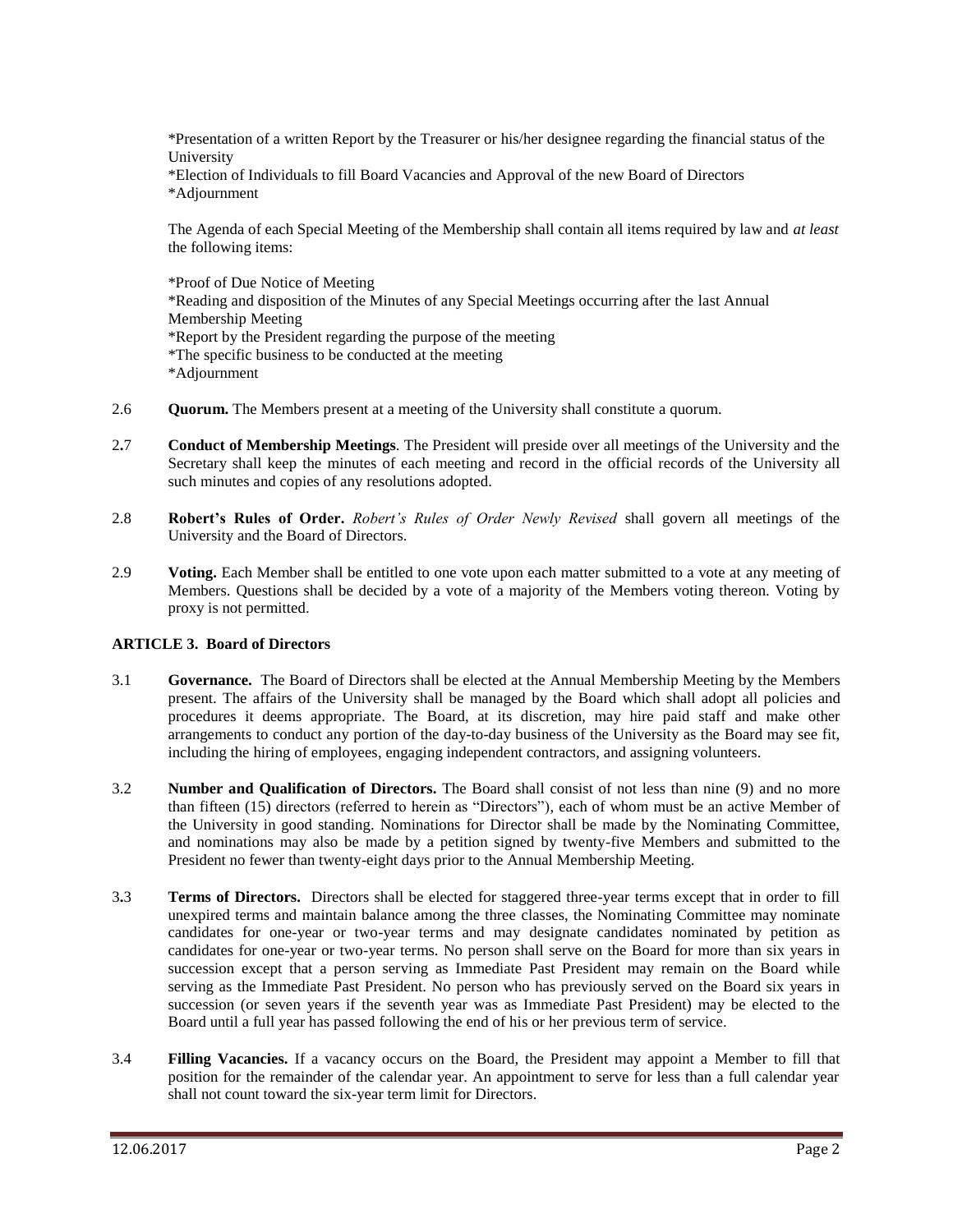- 3.5 **Regular Meetings of the Board of Directors.** Regular meetings of the Board shall be held monthly, except during the month of July, and on such day and time as determined by the Board, Regular Board meetings shall be open to all Members except that the Board may meet in closed session to discuss such issues as it determines appropriate, including but not limited to, legal matters, matters of a personal nature, or complaints of alleged misconduct by Members. Members who attend a Board meeting and are not Directors may address the Board at the meeting only with the prior notification to and consent of the President. Members who attend and are not Directors shall not vote on any issues that come before the meeting.
- 3.6 **Special Meetings of the Board of Directors.** The Board shall hold a special meeting at the request of any Officer or of any three Directors. Notice of a special meeting of the Board shall be provided to Directors at least seventy-two hours prior to the meeting. Notice may be delivered by e-mail, fax, electronically or other means prescribed by the Board. Such notice shall state the business to be conducted and the time and place of the meeting. No business shall be transacted other than that on the Agenda contained in the notice.
- 3.7 **Quorum at Meetings of the Board of Directors.** A quorum at any regular or special Board Meeting shall consist of a majority of the total number of Directors.
- 3.8 **Action by Members Without Meeting.** Any action required by Chapter 22 of the Texas Business Organizations Code to be taken, or any other permitted action which may be taken at any meeting of the Board or may be taken without a meeting if a consent in writing, setting forth the action to be taken shall be signed by all the Directors. Such unanimous written consent shall have the same force and effect as if such action were taken at a meeting of the Board.

## **ARTICLE 4. Officers**

- 4.1 **Qualification, Election and Term of Officers.** The officers of the Board of the University (each referred to herein as an "Officer") shall consist of a President, a Vice President, an Immediate Past President, a Secretary, a Treasurer, and any other Officers deemed necessary by the Board. Only Directors are eligible to serve as Officers. The Term of Office shall be one year for each Officer with unlimited opportunity to serve in an Office during one's tenure as a Director. All Officers for the coming calendar year, except the Immediate Past President, shall be elected by the newly elected Board at a special meeting of Board to be held following the Annual Membership Meeting and prior to the first regular meeting of the Board for the applicable year of service of such Officers.
- 4.2 **President.** The President shall serve as the Chief Executive Officer of the University and the Chairperson of the Board of Directors and shall preside at meetings of the Members. The President shall ensure that all decisions of the Board are implemented in a timely manner. The President may delegate certain operational responsibilities to staff.
- 4.3 **Vice President.** The Vice President shall perform such duties as may be directed by the President and shall assume the duties of the President during the President's term of office in the event of the absence or incapacity of the President.
- 4.4 **Immediate Past President.** The Immediate Past President shall perform such duties as may be directed by the President.
- 4.5 **Secretary.** The Secretary, or the Secretary's designee, shall record all votes and minutes of the official meetings of the Members and of the Board of Directors in books to be kept for that purpose. The Secretary shall ensure the maintenance of all official records of the Members and the Board and authenticate correspondence and documents of the Board. The Secretary shall ensure the maintenance of these Bylaws and Amendments by the University and ensure that upon the request by any Member, a copy will be provided to that Member, at the Member's expense. The date of the most recently revised Bylaws shall be displayed on each page of the Bylaws and the Secretary shall ensure the maintenance of the full text of every revision in the University's official records.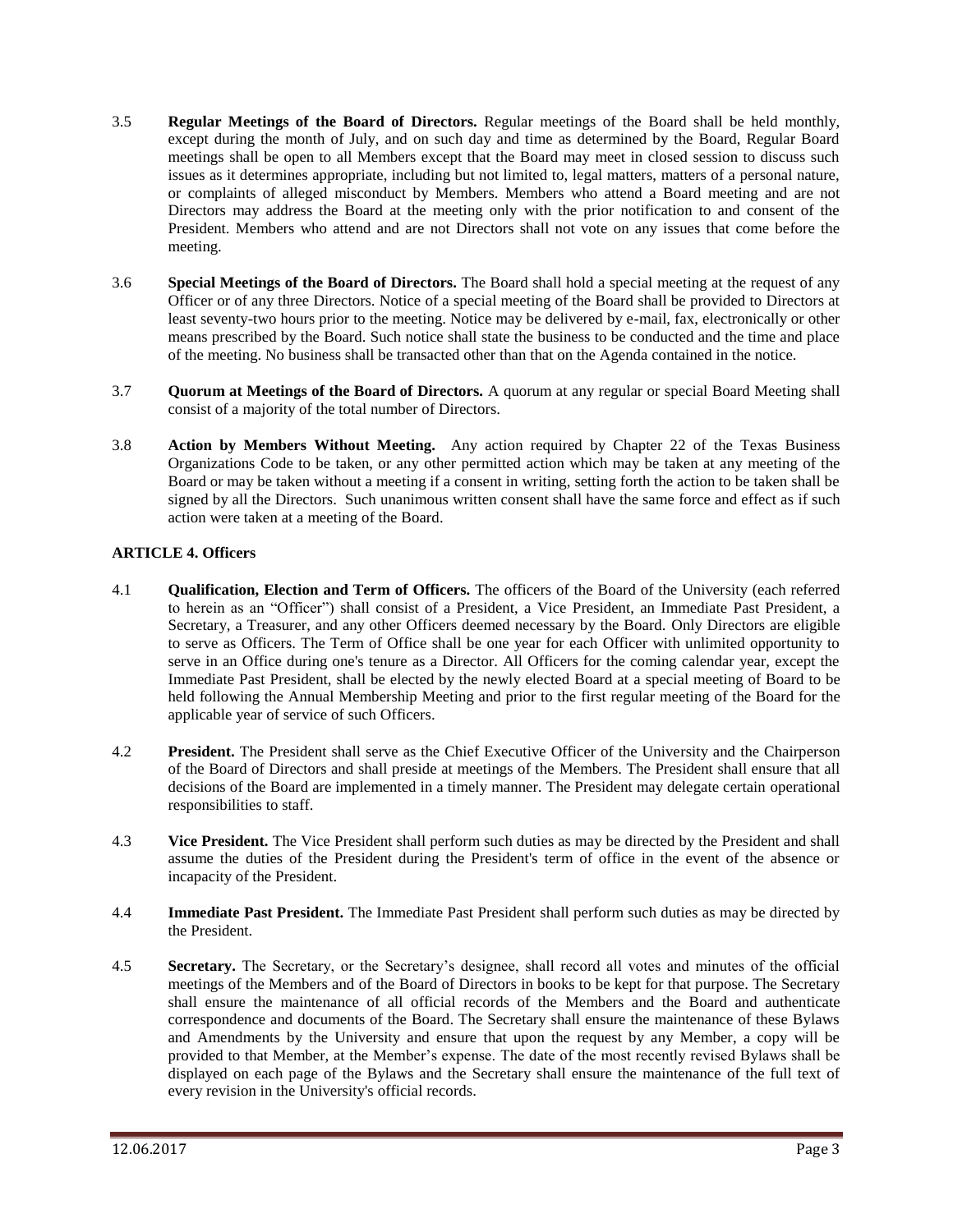- 4.6 **Treasurer**. The Treasurer shall be responsible for oversight of the financial condition and affairs of the University on behalf of the Board. The Treasurer shall report to the Board on a regular basis to review the financial condition and the financial results of the University's activities. The Treasurer shall serve as a member of the Finance Committee responsible for the preparation of the University's operating and capital budgets and present such budgets to the Board for approval. The Treasurer shall also be responsible for the implementation of such budgets as approved by the Board and for the preparation and submission of all necessary and appropriate financial reports and filings in a timely manner. The Treasurer shall also be responsible for the implementation of appropriate controls to ensure the financial integrity of the University and the protection of its assets.
- 4.7 **Removal of Officers.** An Officer may be removed by a majority vote of the Board of Directors at a regular or special Meeting of the Board.
- 4.8 **Officer Vacancies**. A vacancy in the Office of President shall be filled by the Vice President for the remainder of that calendar year. A vacancy in the office of Vice President, Secretary, Treasurer or any other Office shall be filled by the Board (in consultation with the Nominating Committee) for the remainder of that calendar year. Vacancy in the office of Immediate Past President shall not be filled.

## **ARTICLE 5. Committees**

- 5.1 **Establishment of Committees.** The Board of Directors shall have the authority to establish such standing committees and ad hoc committees/task forces as it deems necessary to achieve the objectives of the University. No committee, other than the Executive Committee as provided by law and herein, shall have the authority vested in the Board of Directors for the management of the University, but shall be responsible for recommending to the Board any official action that must be taken with respect to the tasks for which the committee has been charged. Any action required or permitted to be taken by a committee shall be decided by a vote of the majority of the committee members present at a meeting of the committee or by written consent if signed by all members of the committee. The designation and appointment of a committee and the delegation of authority to such committee shall not operate to relieve the Board of Directors, or any individual Director, of any responsibility imposed by law upon the Board of Directors or upon any individual Director for the management of the affairs of the University.
- 5.2 **Qualification, Appointment and Term of Committee Chairs and Members.** The Chair of each standing committee shall be appointed by the President for a one year term beginning January 1. Each Chair shall be eligible for reappointment. The Chair of each ad hoc committee shall be appointed by the President at the time such ad hoc committee is organized for its particular purpose and shall serve for so long as the President or the Board deems appropriate. The members of each standing and hoc committee shall be appointed by the President in consultation with the applicable Chair. Members of standing committees shall serve for a one year term beginning January 1, and shall be eligible for reappointment. Members of ad hoc committees shall serve for so long as the Chair and the President designate upon their appointment. The President shall serve *ex officio* as a member of every standing committee and every ad hoc committee. Each committee chair must be a Member of the University. Committee members shall be Members of the University unless otherwise approved by the President and the applicable committee chair.
- 5.3 **Executive Committee.** The Executive Committee shall consist of the Officers of the Board of the University. The Executive Committee may, to the extent permitted by law, act on behalf of the entire Board of Directors without the need to consult all members of the Board. All such actions shall be reported to the full Board at its next meeting.
- 5.4 **Standing Committees**. The standing committees shall include at least a Finance Committee and a Nominating Committee in addition to any other standing committees required by the Board Policies or as the Board otherwise determines appropriate.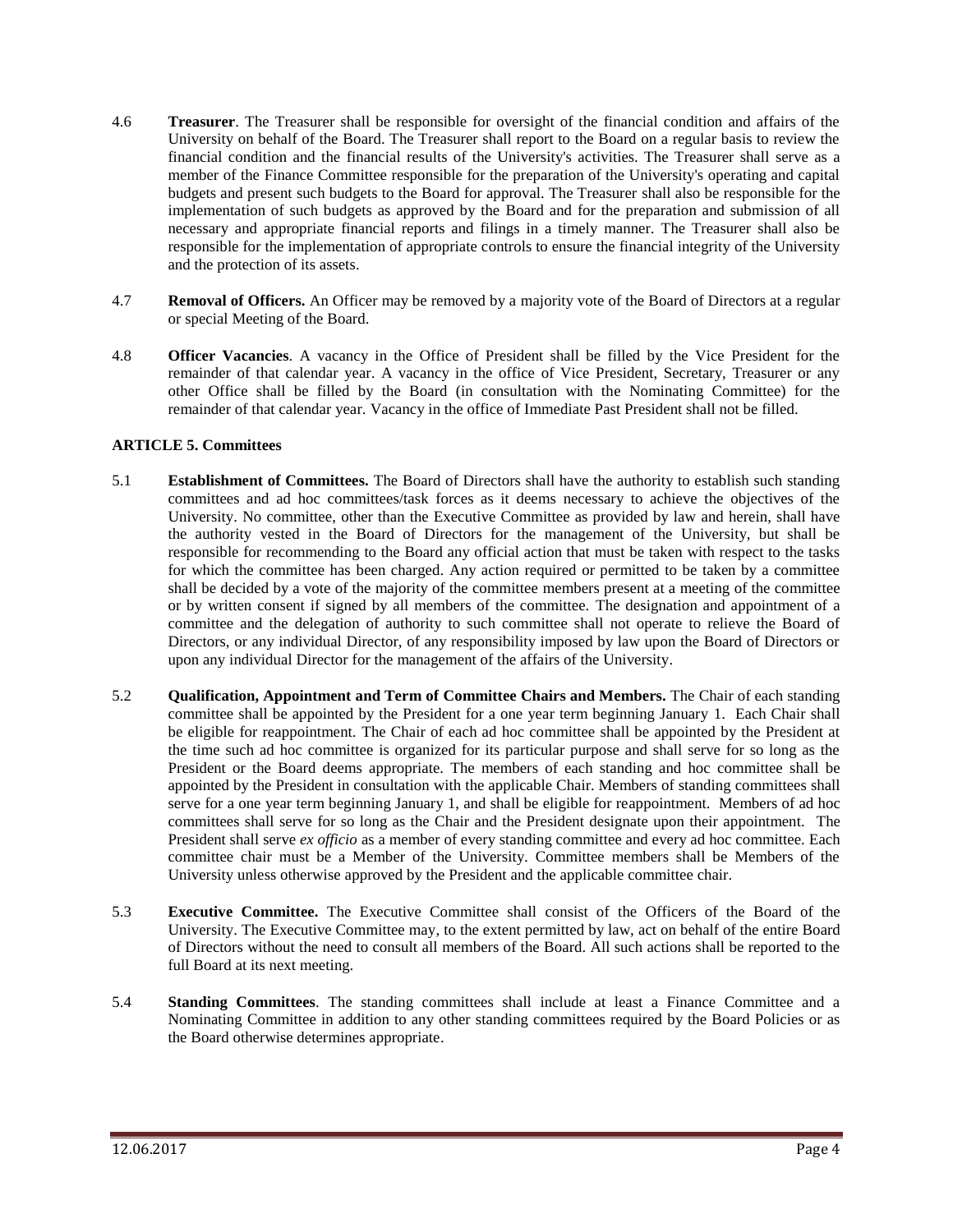#### **ARTICLE 6. Financial Affairs**

- 6.1 **Fiscal Year.** The fiscal year for the University shall extend from January 1 through December 31 of each calendar year.
- 6.2 **Annual Financial Status Report.** The Treasurer or his/her designee shall present a written report regarding the financial status of the University to Members at each Annual Membership Meeting.
- 6.3 **Annual Review of Financial Procedures.** Each year the Board shall choose to engage a professional to: (1) review the University's financial policies and procedures to determine whether they are sufficient to provide adequate financial reporting and internal controls to safeguard the organization's assets; (2) ensure that the financial policies and procedures established are being followed; and (3) provide a written report to the Board. The Board may, but is not obligated to engage a financial professional to conduct an audit of the financial matters of the University when deemed appropriate.
- 6.4 **Bonding of Officers.** The Treasurer, and any other Directors and any staff delegated to assist the Treasurer, shall be appropriately bonded.
- 6.5 **Annual Budget.** The Treasurer shall propose for adoption by the Board at the Board's November meeting an operating and capital budget, as prepared by the Finance Committee for the subsequent fiscal year of the University.
- 6.6 T**ax-Exempt Status.** The Board shall maintain the University's classification as a non-profit organization exempt from federal income tax under section  $501(c)(3)$  of the Internal Revenue Code, as amended.

#### **ARTICLE 7. Indemnification and Insurance**

- 7.1. **Indemnification.** The University shall have the power to indemnify and advance or reimburse expenses to Directors, Officers and committee members to the fullest extent permitted by law in connection with their responsibilities on behalf of the University, provided however, that no such indemnification shall be paid unless the person claiming such indemnification was acting in good faith and reasonably believed that his or her conduct was in the best interests of the University and lawful.
- 7. 2. **Insurance.** The University may also purchase insurance for its Directors, Officers, and committee members in coverage amounts and limits determined by the Board.

#### **ARTICLE 8. Amendments**

8. 1 These Bylaws may be modified or amended by the Board of Directors, provided however that any amendment that modifies the voting rights of Members must be approved by the Members at an Annual Membership Meeting or special meeting of the Members called for such purpose. In such case, written notice of the proposed modifications or amendments shall be provided to the Members no fewer than fourteen (14) days prior to the meeting at which the proposed modifications or amendments are to be considered. Amendments adopted by the Board shall be reported to the Members at the next Annual Membership Meeting.

#### **ARTICLE 9. Dissolution**

9.1 It is the intent of the University to exist and operate in perpetuity. Should it become necessary to dissolve the University, the procedures followed shall conform to the laws and regulations of the State of Texas and the Internal Revenue Code, as amended.